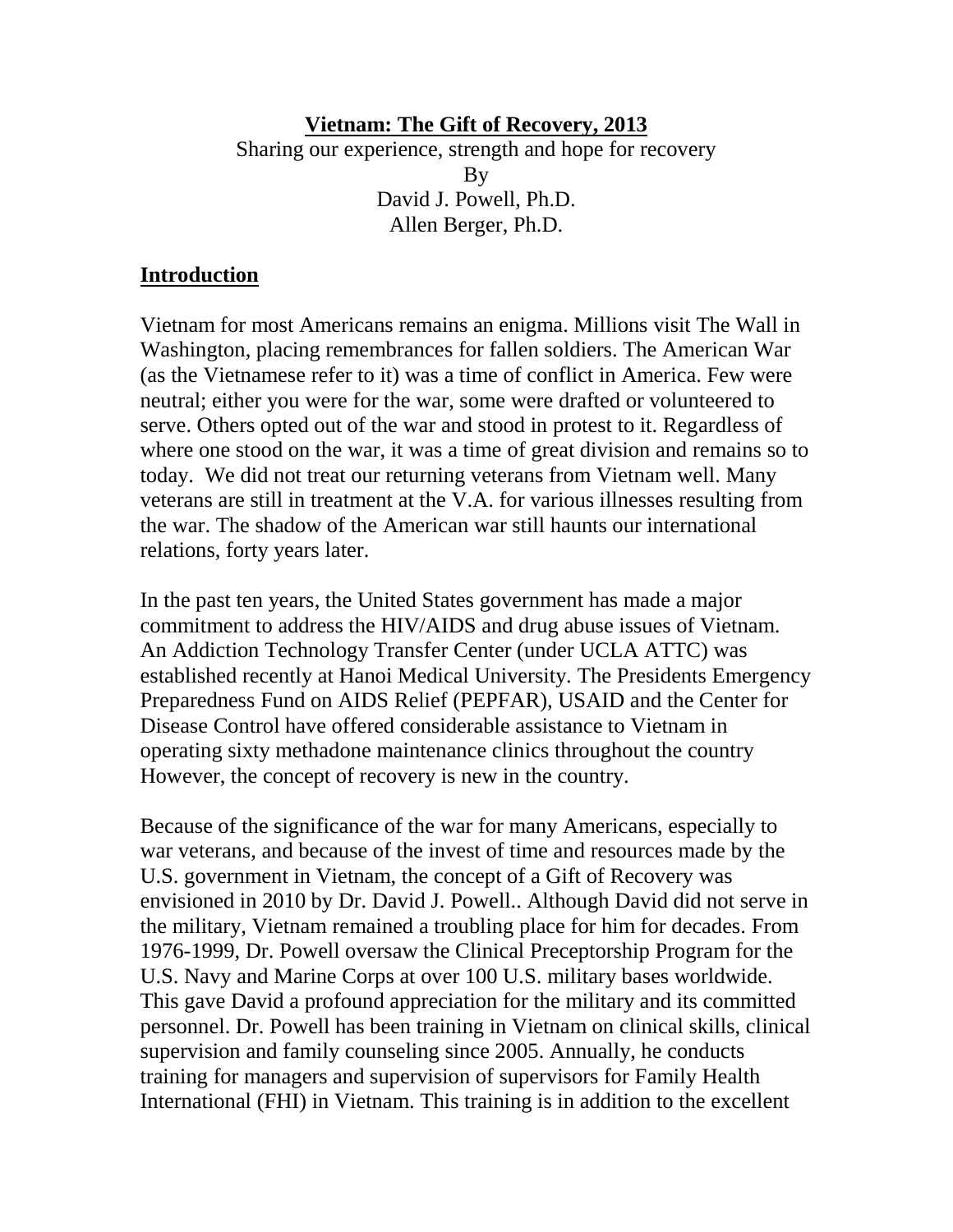training provided by Dr. Robert Ali, Adelaide, Australia, Dr. Rick Rawson and other faculty members of UCLA.

### **People can recover from addiction**

We believe people can recover from substance abuse. Men and women throughout the world have experienced the joys of recovery, often by sharing their experience, strength and hope for health and recovery.

The Gift of Recovery visit was envisioned as an opportunity for retired military personnel, who had experienced their own recovery from substance abuse and went on to distinguished careers in the addictions field, to share with Vietnam their experiences of recovery. The Gift of Recovery was a chance to show that recovery does happen in addictions.

The Gift of Recovery sought to bring this message Vietnam, to patients and their families in recovery, to counselors, health care professionals, and representatives of the military. It was not intended as a healing process for our faculty who participated, although it certainly was that. By calling it "The Gift," it was freely given with no expectations of a response. The goals were consistent with the  $12<sup>th</sup>$  Step of Alcoholics Anonymous—"having had a spiritual awakening as the result of these steps, we tried to carry this message to alcoholics (*and those addicted to drugs),* and to practice these principles in all our affairs."

## **Goals and Objectives**

The goals and objectives of the Gift of Recovery visit were as follows:

- 1. For faculty to present to health care professionals, medical personnel, and patients in treatment in Vietnam on core issues in addiction, such as the neurobiology of addiction, counseling skills, 12 Step principles, family intervention approaches, etc.
- a. To give lectures and presentations to representatives at medical universities, methadone maintenance clinics, and other facilities
- b. To share their life stories of recovery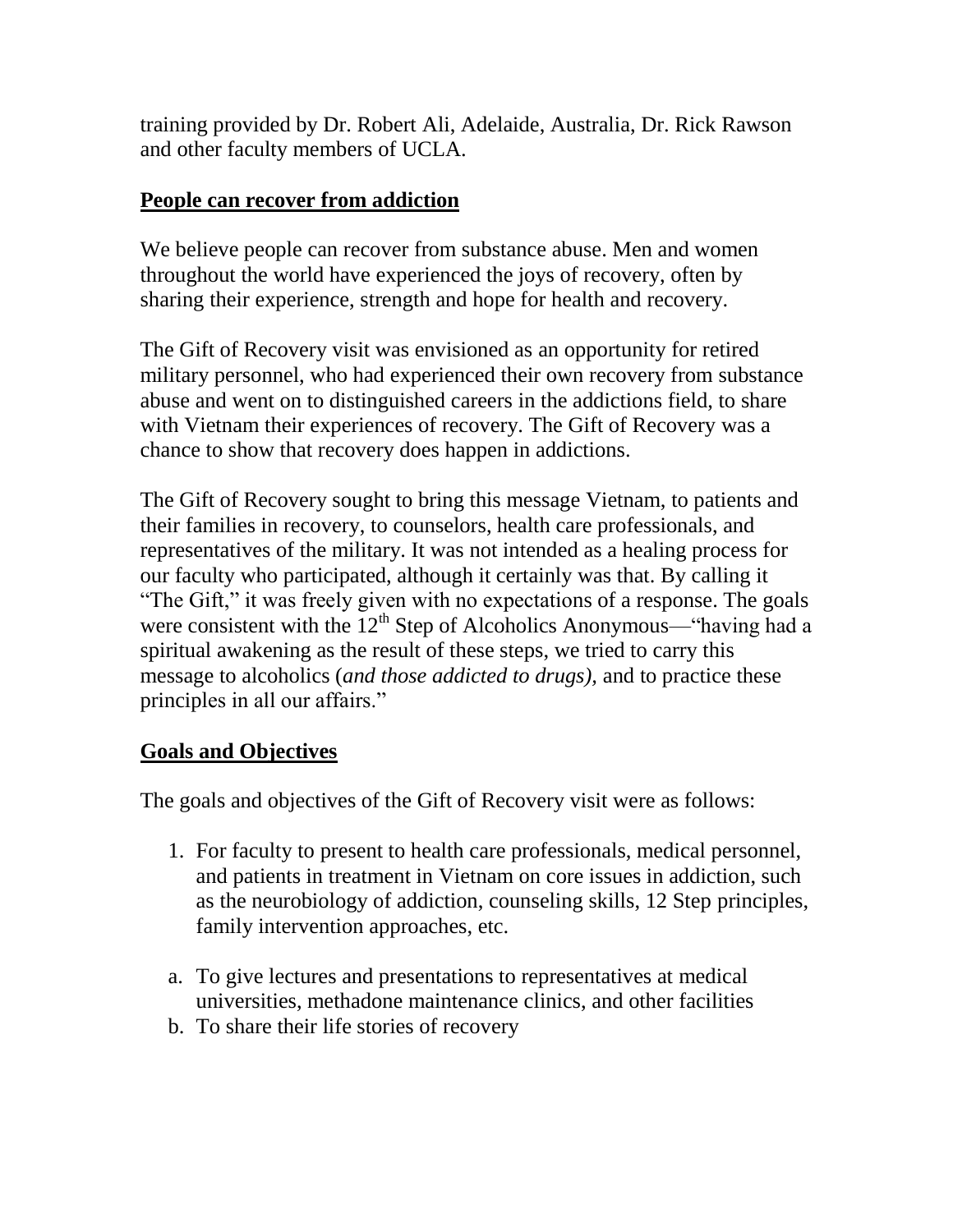- 2. For faculty to demonstrate the value of recovery support programs and possible range of services.
- a. To conduct demonstration 12 step meetings for substance abusers and for family members
- b. To share their stories, experience, strength and hope of recovery to patients and family members
- c. To provide counseling, as appropriate, for patients and their families in recovery
- 3. For faculty to train medical personnel in the Vietnamese military on appropriate methods for the prevention, intervention, and treatment of substance abusers in the military.
- a. To provide presentations to Vietnamese military personnel
- b. To provide technical assistance in the development and delivery of services to members of the military who may experience substance abuse-related concerns.

#### **Faculty**

The faculty for the Gift of Recovery consisted of four men, three of whom were veterans of the war.

> Dr. David Powell is President of the International Center for Health Concerns, Inc., and the Clinical Supervision Institute and has trained for the past 36 years on clinical supervision and other topics in 50 states and 87 countries. He is also Assistant Clinical Professor of Psychiatry, Yale University School of Medicine and Senior Advisor, Yale Behavioral Health Program, Department of Psychiatry.

Mr. Edward Lacy, MA is the Executive Director of the Dunes in East Hampton, California, and has been Executive Director of Beacon House, Lasting Recovery, the Transitional Living Corporation of Arizona, Rosewood Center for Addiction, among others. He served in the U.S. Marine Corps from 1969- 1990, as lead trainer for the U.S. Navy Drug and Alcohol Counseling Institute in San Diego, California. Ed served in Vietnam as a Marine in the early 1970s.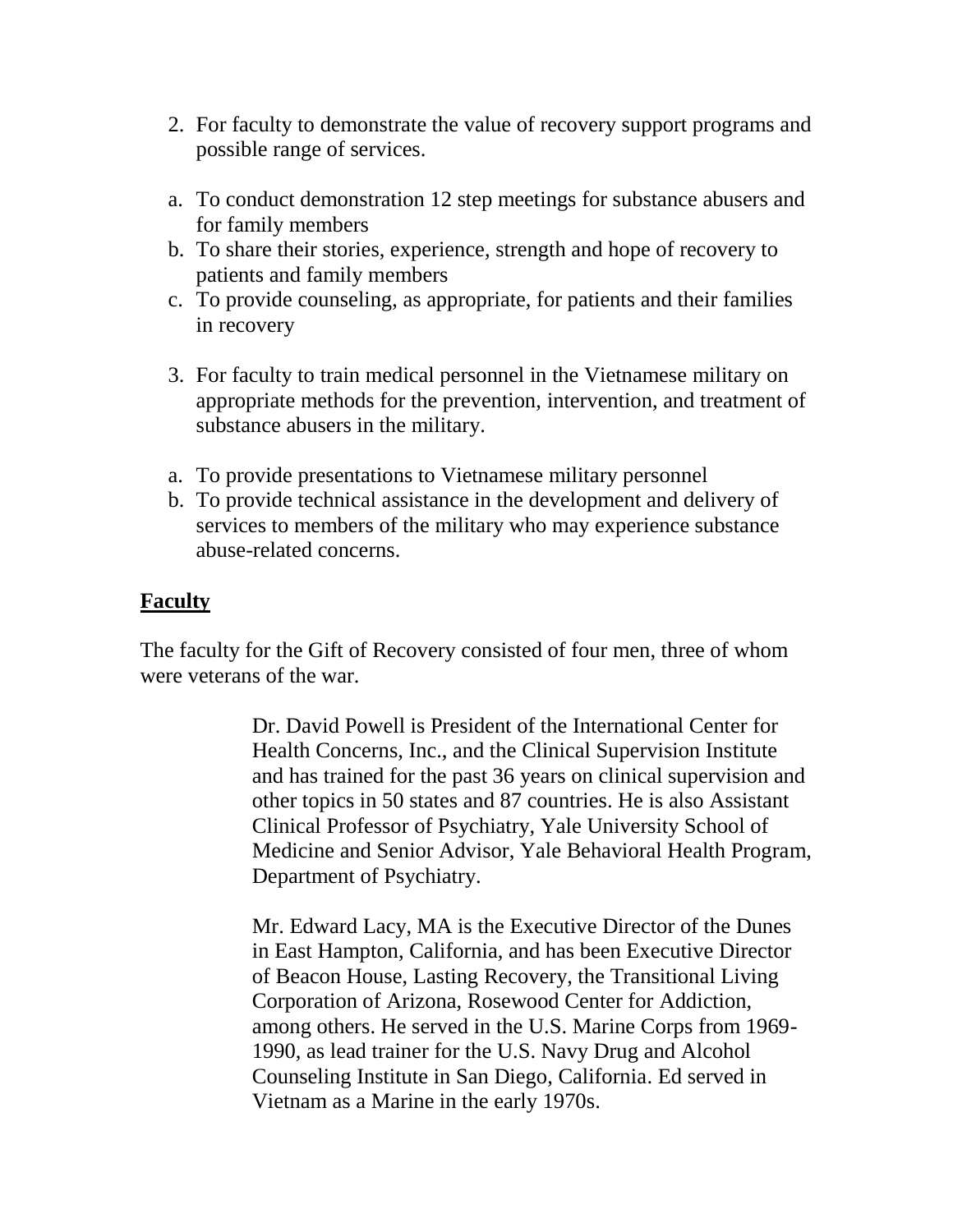Dr. Thomas Glancy is a career Officer in the U.S. Navy, serving in Korea and Vietnam. He holds a doctoral degree in Oceanography and served as a trainer for the U.S. Atlantic Fleet Anti-Submarine Warfare Tactical School in Norfolk, Virginia. He had a distinguished naval career as commander of a destroyer squadron in the Pacific Ocean. Dr. Glancy served as the commanding officer of the U.S. Naval Alcohol Rehabilitation Center in Norfolk, Virginia until his retirement from the Navy in 1982. He served in Vietnam in the mid-1960s.

Dr. Allen Berger is an internationally recognized expert in addiction. He is best known for his work on integrating therapy with the 12 Steps of Alcoholics Anonymous and for his insights into emotional sobriety. He is recognized for his outstanding teaching abilities, his insightful practice of therapy, and as an effective clinician and trainer. He has been on CNN and has authored journal articles and three books, including a Hazelden best selling *12 Stupid things that mess up recovery* (2008). Dr. Berger served in Vietnam as a Marine in the early 1970s.

#### **Results of the Gift of Recovery**

We recognize that addiction treatment is still in its infancy in Vietnam. We applaud the efforts and concern for those suffering from addiction. In Vietnam, while the term "addiction" is used to describe those with a problem with opiates, addiction in Vietnam also entails significant issues related to other substances of abuse, especially alcohol. Alcoholism is at least as serious an issue for the Vietnamese as heroin. Many other drugs including marijuana and amphetamines are also being abused, and need to be considered an addiction problem as well.

Drug replacement therapy has significant harm reduction value. And for this reason alone it is of great value to the Vietnamese. The role of drug replacement therapy in recovery is to support a transition between active addiction and recovery. Placing a client on Methadone can bring stability to client's life that has been chaotic. It can get them back on track and create an